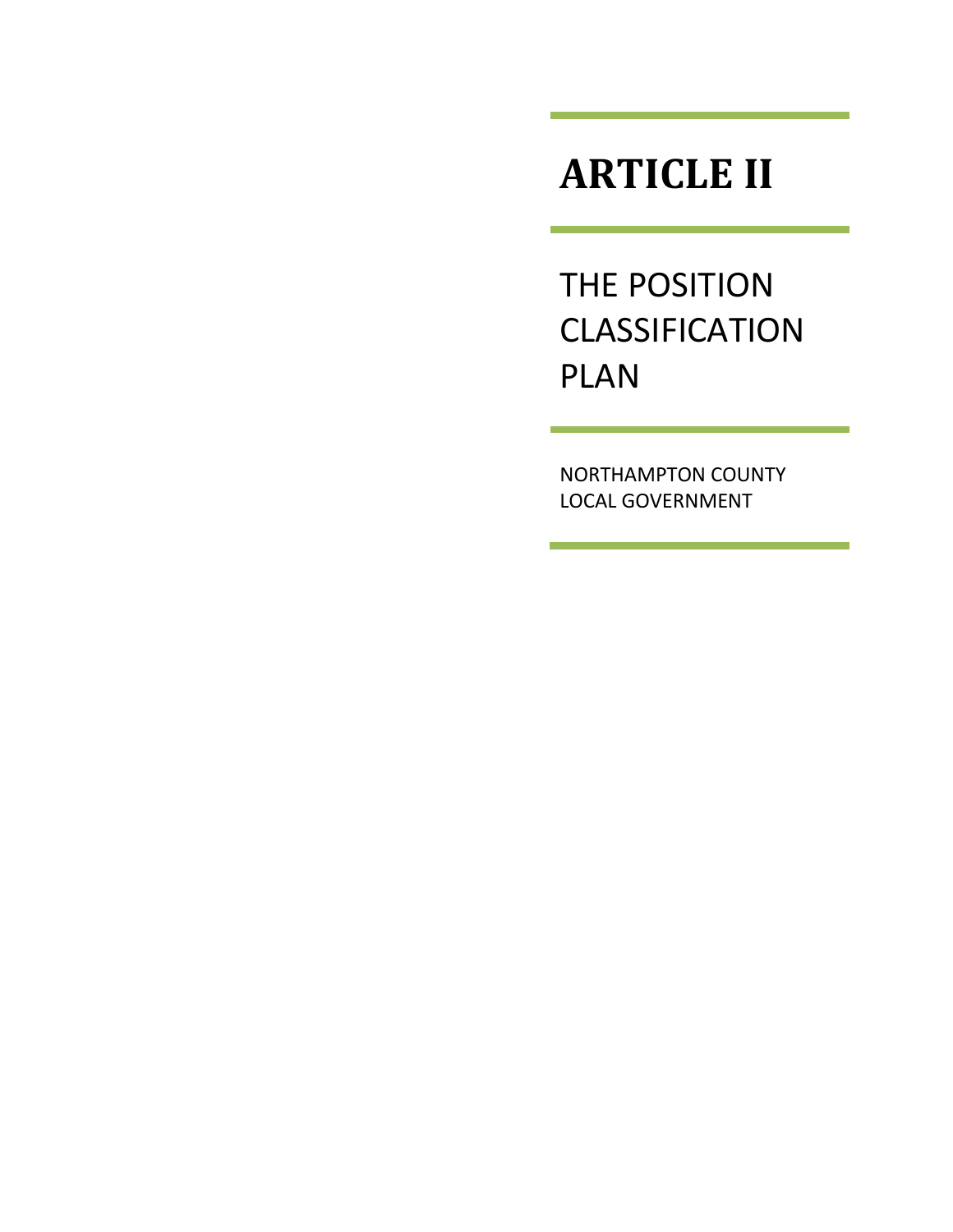# **Contents**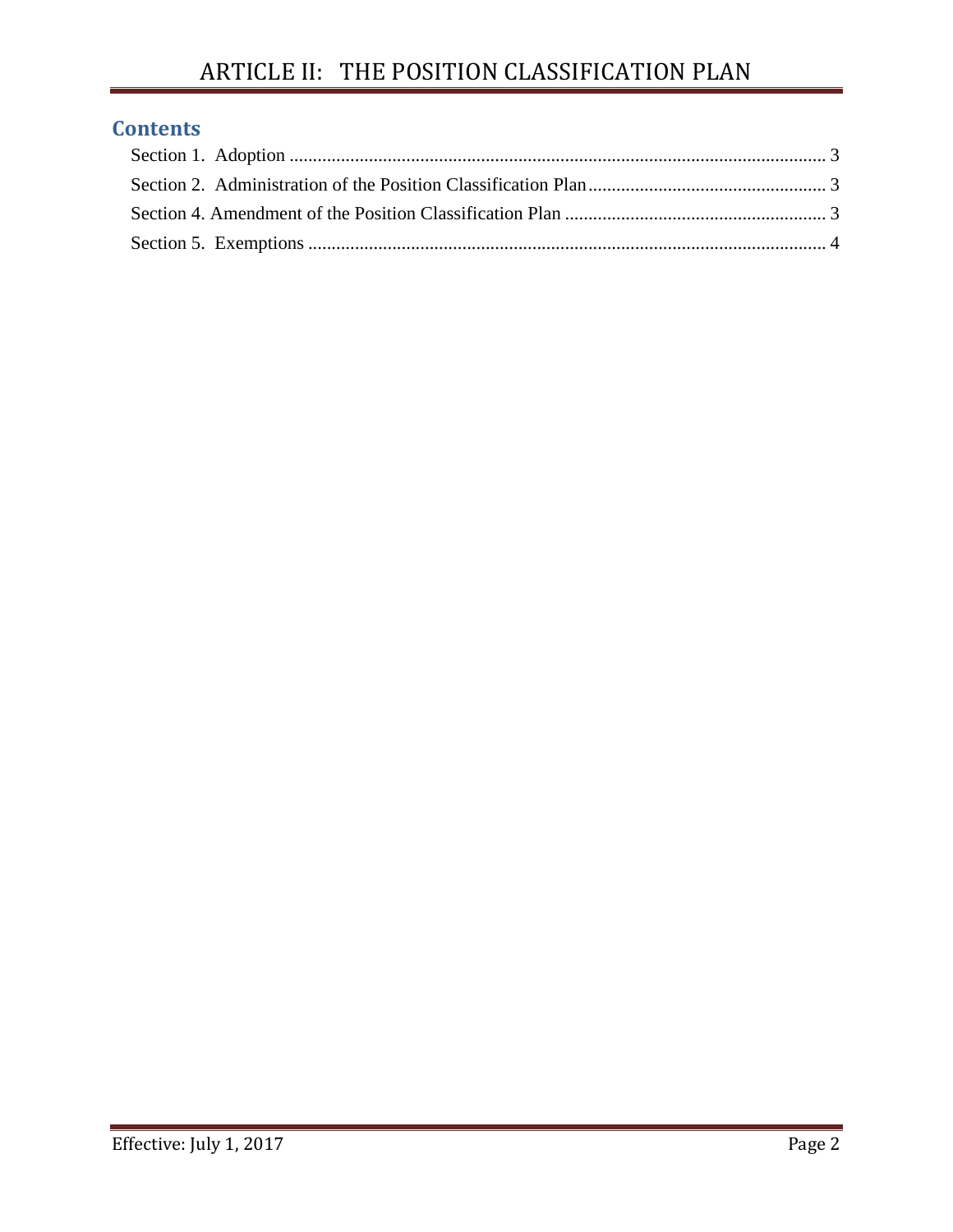### <span id="page-2-0"></span>**Section 1. Adoption**

The Position Classification Plan is from time to time approved by the Board of County Commissioners, and is hereby adopted as the position classification plan for Northampton County Local Government.

#### <span id="page-2-1"></span>**Section 2. Administration of the Position Classification Plan**

The Human Resources Director, as designated by the County Manager, shall be responsible for the administration and maintenance of the position classification plan so that it will accurately reflect the duties performed by employees in the classes to which their positions are allocated.

Department Heads shall be responsible for bringing to the attention of the County Manager and Human Resources Director the need for new positions (See **A**). Significant changes in the nature of duties, responsibilities, or working conditions affecting the classification of an existing position may result in reclassification. (See **B.**)

- A. **New Positions:** Once the County Manager reviews the request for a new position, he/she recommends the new position(s) to the Board of County Commissioners for approval. The Human Resources Director may allocate the new position to the appropriate class within the existing classification plan or recommend that the Board of Commissioners amend the position classification plan to establish a new class to which the new position may be allocated.
- B. **Reclassifications:** When the County Manager or Human Resources Director identifies that a substantial change has occurred in the nature or level of duties and responsibilities of an existing position, the Human Resources Director shall, after consultation with the Department Heads, recommend that the existing class specification be revised, reallocate the position to the appropriate class within the existing classification plan, and recommend to the County Manager that the Board of County Commissioners amend the position classification plan to establish a new class to which the position may be allocated.

#### <span id="page-2-2"></span>**Section 4. Amendment of the Position Classification Plan**

Classes of positions shall be added to and deleted from the position classification plan by the Board of County Commissioners based on the recommendation of the County Manager and the Human Resources Director.